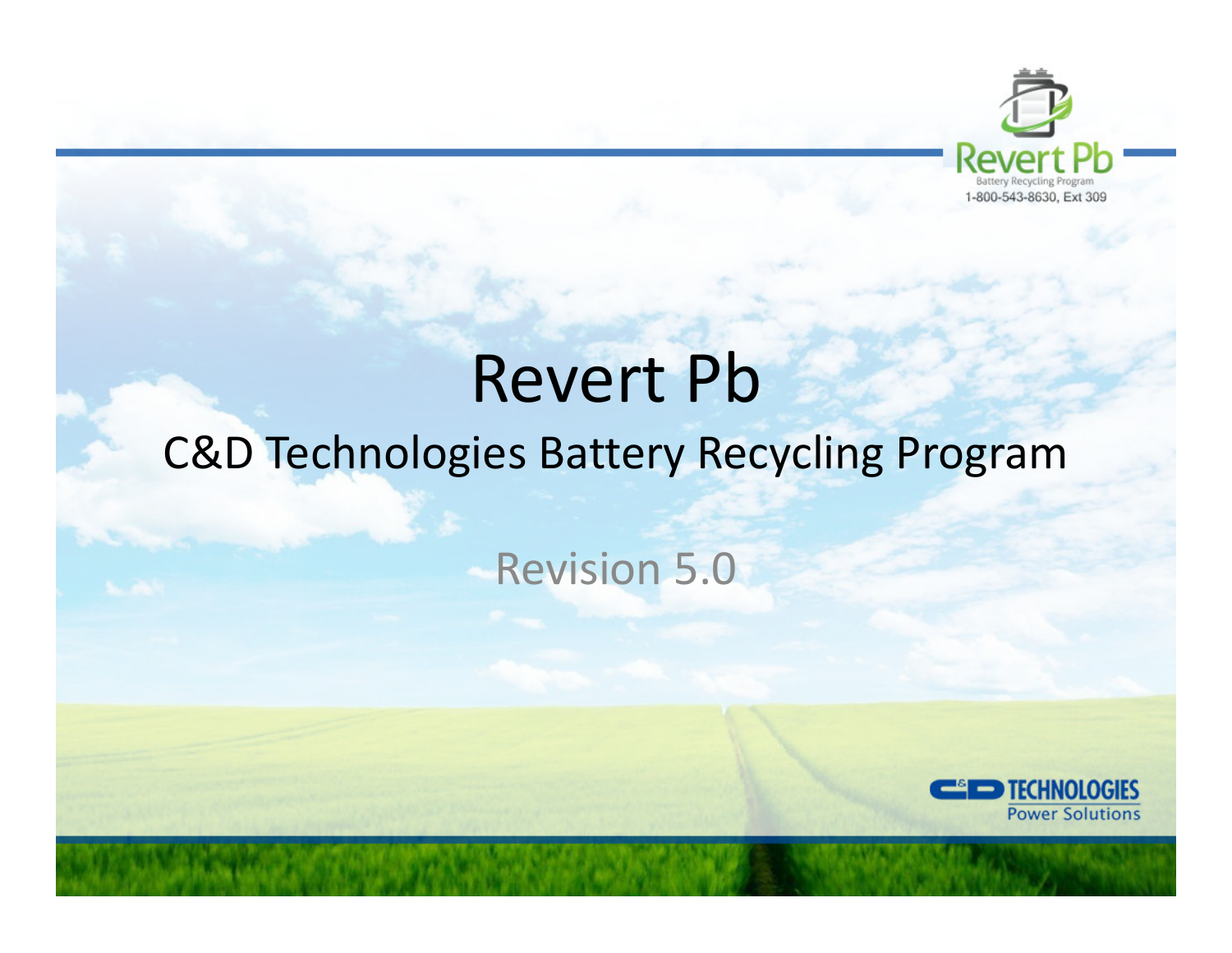## **Overview**

- •To obtain a quote, the customer simply needs to fill out and submit the online Recycling Quote Form (RQF). Separate line items MUST be filled out for each battery type including the following information: Number of skids, number of battery type, item description, and total weight. Quote to be provided within 24 hrs. of receipt
- • All batteries will be recycled in the United States in accordance with EPA regulations. A recycling certificate will be provided back to the customer once batteries are weighed and recycled at smelters' locations. C&D's preferred Third Party Logistics Provider (3PL), will handle all loads
- • Flooded and Industrial batteries are the main acceptable batteries under this program. Absolyte, Steel Case, SLI and Motive used batteries will be determined on a case by case basis. Non-lead batteries are **Not** acceptable.
- • Any non-approved material sent with load will be returned to customer at customer's expense or will result in a recalculation of credit if applicable. The following are some of the materials considered NOT ACCEPTABLE: Wheel weights, Spill cleanup materials (i.e. towels, cloths, absorbent, neutralizer, gloves, etc.), Styrofoam, etc.
- • C&D will create bill of lading with customer's assistance to ensure transport and recycling certification compliance. C&D will fill this document out with the assistance of customer as needed.

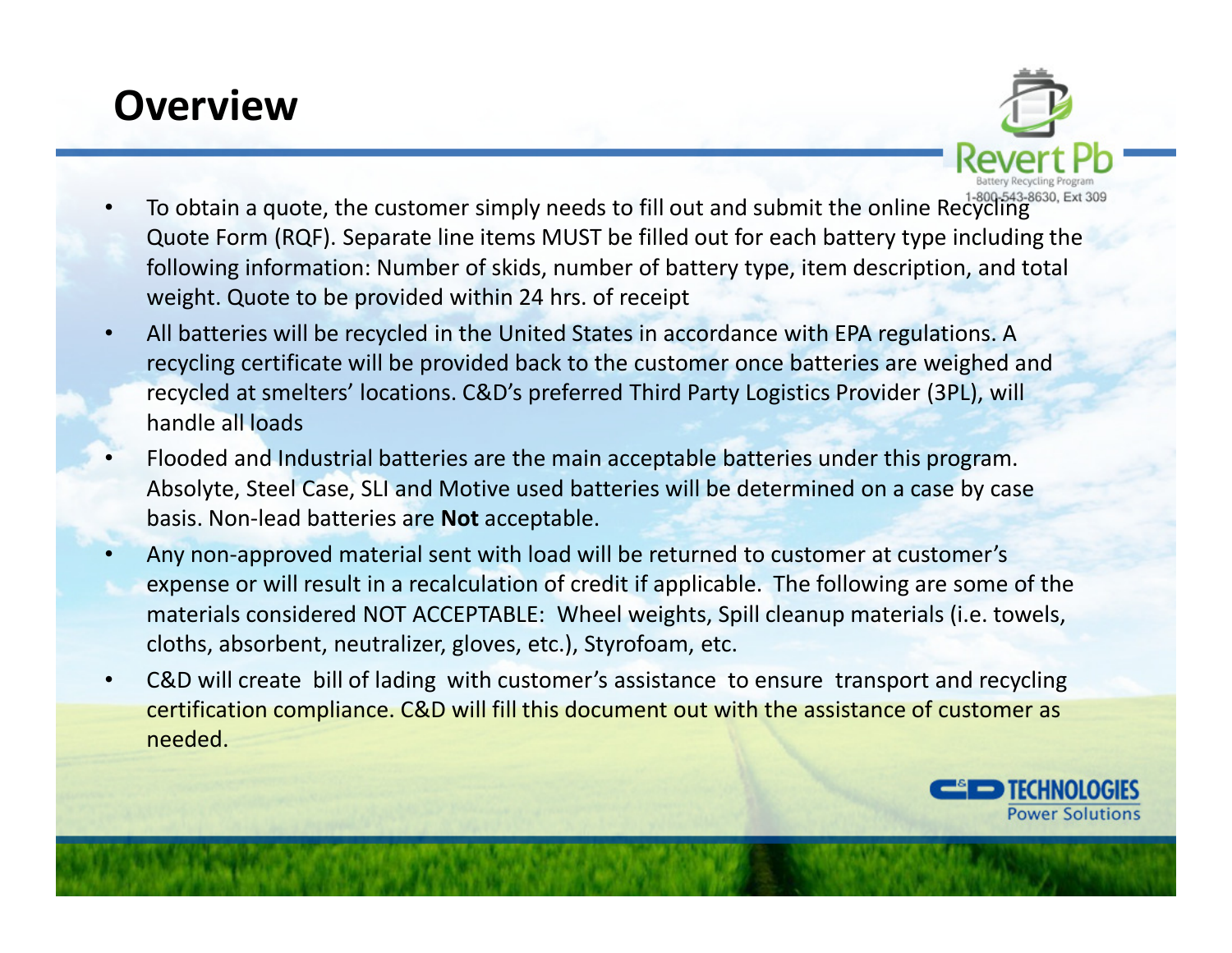# **Overview (cont'd)**



- • BCI guidelines are recommended to be used when preparing used Pb/Acid batteries for transport. If you have an alternative method for packaging, please detail within the Recycling Quote Form under "Special Requirements". Otherwise, the minimum requirements are per DOT Regulation CFR Title 49
- • All attachments to batteries must be removed prior to shipment (metal cases, racks, cables, etc.). Failing to do so may result in additional expenses to be charged to the customer
- • Seals to secure load in trailer are mandatory to guarantee negotiated weights are delivered to smelter. Seal number must be written on bill of lading at time of pick up.
- • Loads of less than 40,000 lbs. may involve additional logistics charges than full truckload quantities.
- • Final weights and battery type will be determined by smelters. Recycling Certificates will reflect these values.

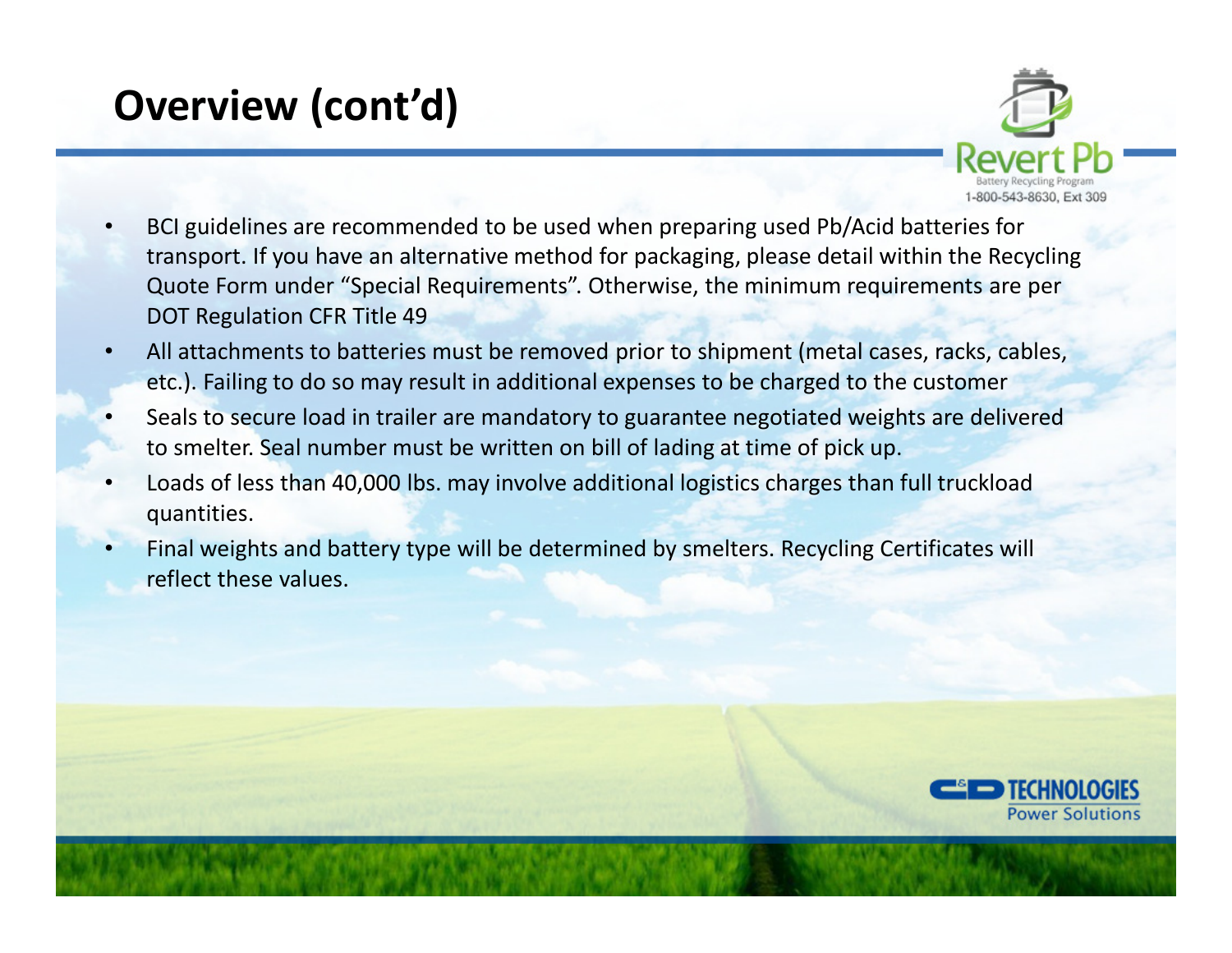# **Battery Types: Acceptable vs. Unacceptable**

#### **Acceptable:**

٠

- **Flooded Batteries (VLA: Vented Lead Acid typically found in UPS, Switchgear and Telecomn applications):**
- Pb/acid Jars that are removed from steel case or racks.



 **Industrial Batteries (VRLA: Valve Regulated Lead Acid):** Non metal case Pb/acid batteries. Can be AGM (Absorbent Glass Mat) or Gel as well.



### **Unacceptable:**

- **Non lead Batteries:** Chemistries containing Nickel Cadmium, Lithium, Hybrid, Alkaline, are **NOT** acceptable material .
- **SLI Batteries (Starting, Lighting, Ignition):** Typically a lead/acid battery used for starting motors and powering the lighting and ignition systems of automobiles



1-800-543-8630, Ext 309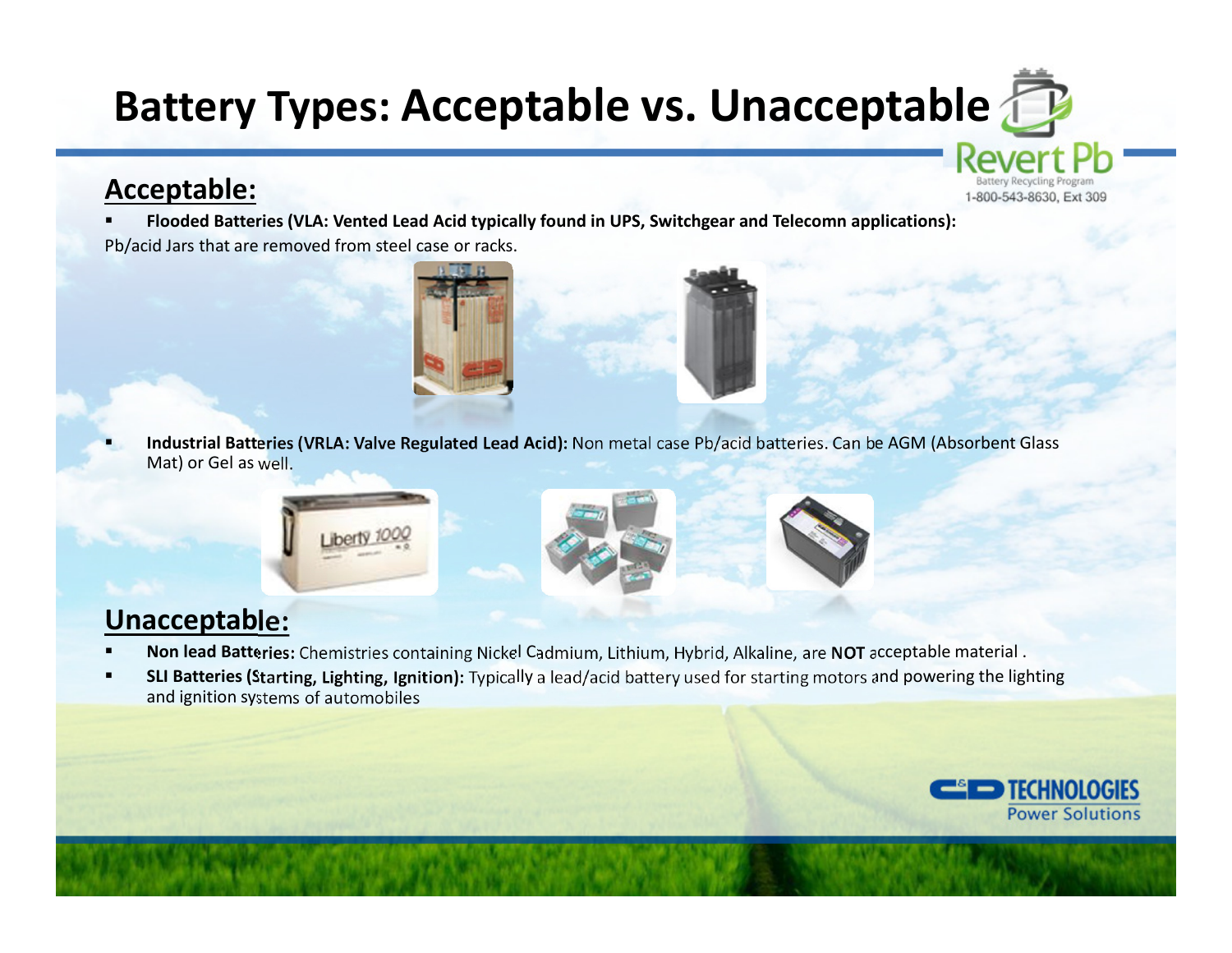## **Battery Types**



### **Industrial Pb Acid Batteries Only**

**Battery Council"**<br>International

#### **WARNING** "NOT ALL BATTERIES ARE ALIKE"

### **LEAD BATTERY RECYCLING SAFETY**

#### DO NOT MIX NON-LEAD BATTERIES WITH **LEAD BATTERIES FOR RECYCLING.**

Non-lead batteries pose a fire/explosion hazard at lead battery recycling facilities. Lead and non-lead batteries are recycled at different factories.

#### **LEAD BATTERIES**

Lead batteries are used to start cars, trucks, motorcycles, boats and lawnmowers, and in many industrial applications including in forklift trucks and emergency and telecom backup power systems. All lead batteries are identified with either the word "LEAD" or the symbol "Pb."



#### **NON-LEAD BATTERIES**

Non-lead batteries are used in cameras, flashlights, laptops, cell phones, power tools, PDAs, camcorders, and in many other uses. They include and may be labeled as alkaline, nickel cadmium (Ni-Cd), nickel metal hydride (Ni-MH), nickel zinc and lithium ion (Li-ion) batteries. DO NOT SEND NON-LEAD BATTERIES TO SECONDARY LEAD SMELTERS.

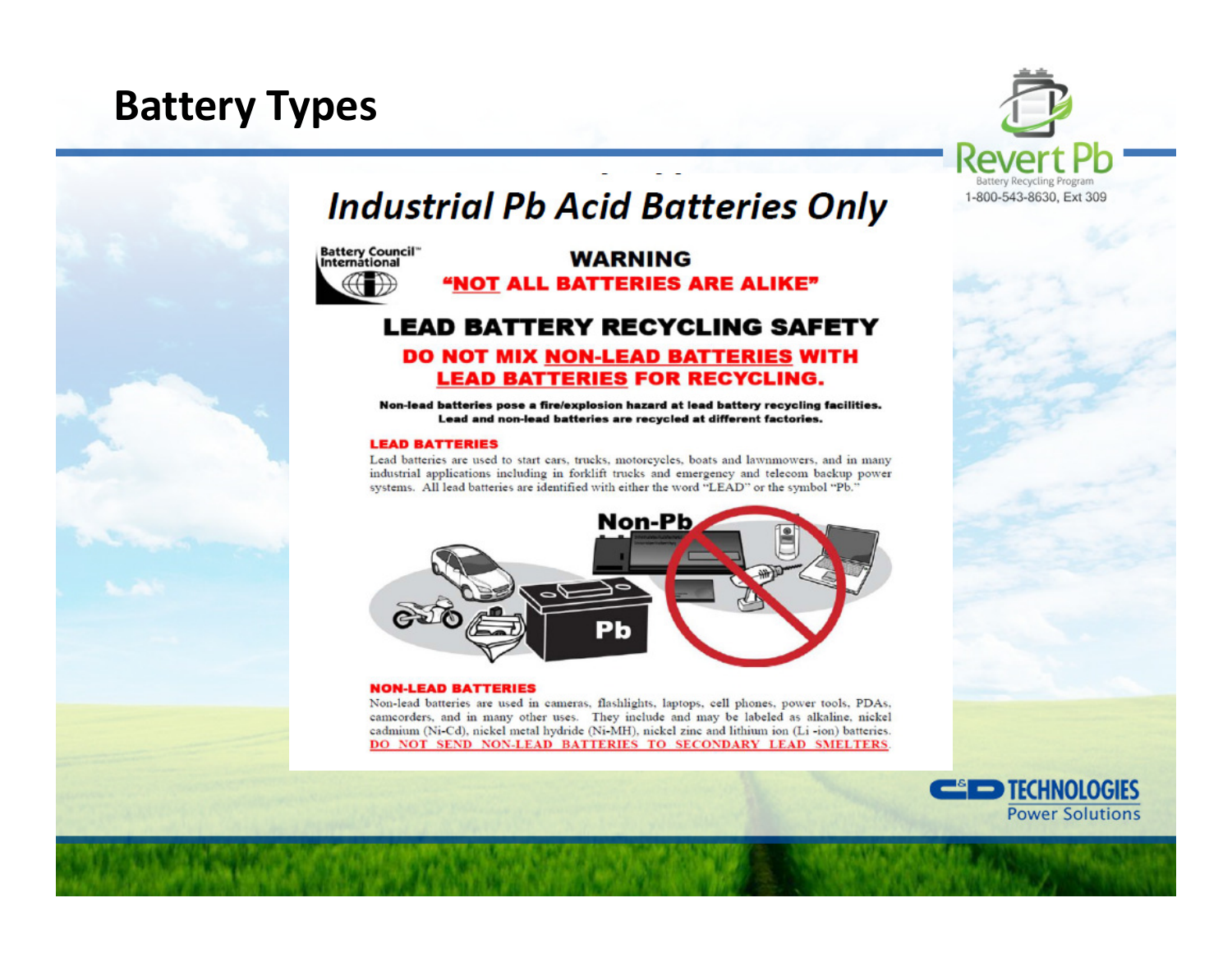# **Recommended Packaging Requirements**

## **Flooded Batteries (VLA)**

#### **Skid/Pallet Specifications**

- Maximum skid/pallet size: 40" x 48" or 44" x 48"
- 5/8" minimal thickness
- Must contain 3 runners at minimum
- Must be durable enough to handle battery load
- Not to be double stacked during loading

#### **Packaging Guidelines: Flooded**

- All vent caps must be in place to prevent spillage
- Place cells on acceptable skid/pallet.
- Batteries must be upright and secured with wooden cleats on pallet
- Batteries must be banded with plastic banding with a minimum of 3 horizontal and 2 vertical bands
- Adequate reinforcement, such as plywood, must be placed on the top and sides of the batteries to prevent distortion, cutting into or shorting of batteries

**Note:** *If your current packaging practice deviates from recommendation please outline on request for quote form*



*Please visit the BCI Website for full details of packaging stationary batteries :* **http://batterycouncil.org/?Transportation** 

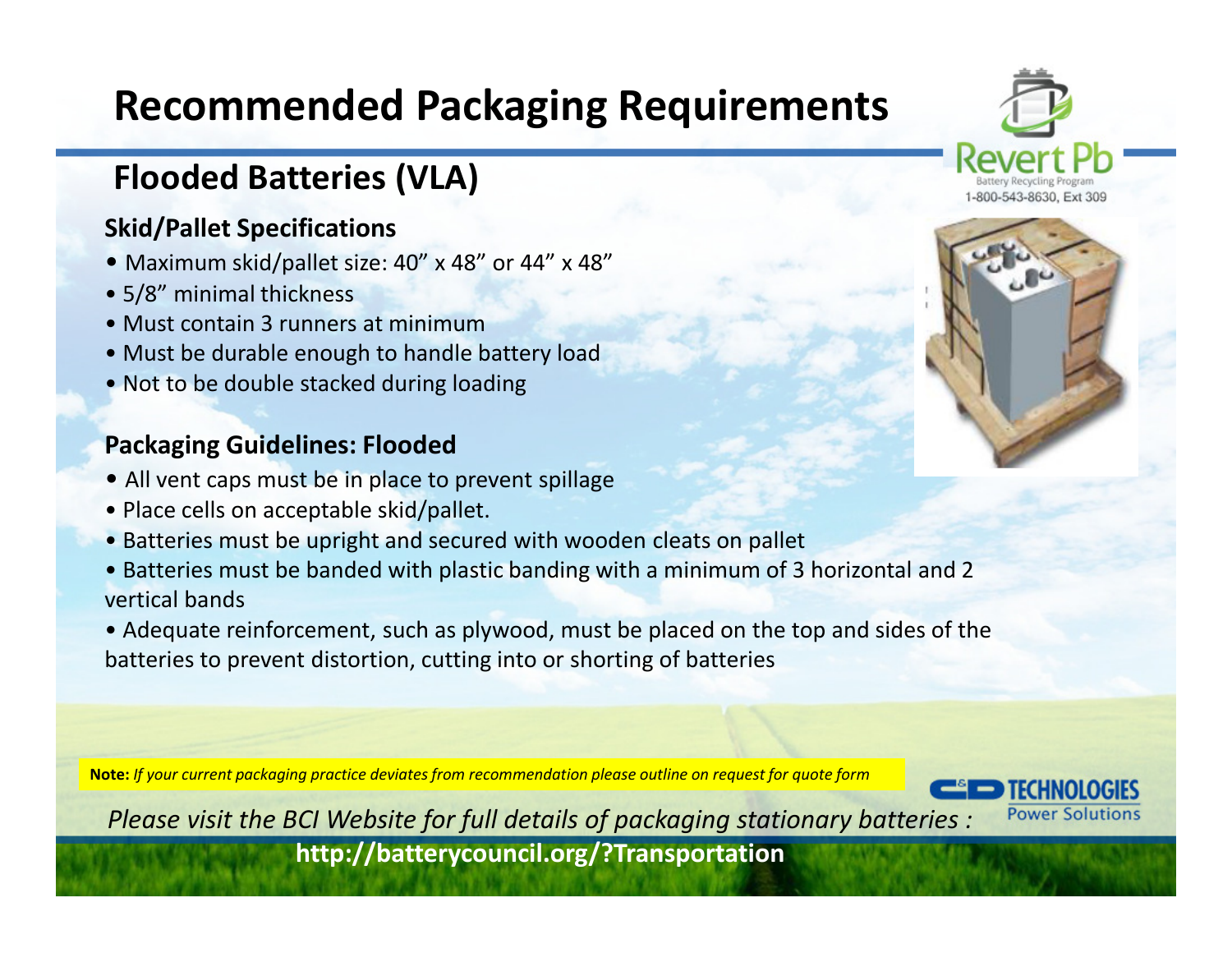# **Recommended Packaging Requirements**

### **Industrial Batteries (VRLA)**

### **Skid/Pallet Specifications**

- •Maximum skid/pallet size: 40" x 48" or 44" x 48"
- •5/8" minimal thickness
- •Must contain 3 runners at minimum
- •Must be durable enough to handle battery load
- •Not to be double stacked during loading

### **Packaging Guidelines: Non Spillable**

- •Place cells on acceptable skid/pallet. Use Triwall (3 layer cardboard) or Waffleboard between layers •Place ½" plywood layer on skid/pallet. Place first layer of batteries on top of plywood. Place
- batteries on their side to prevent them from falling over during transport. Place one layer of 5/8" Triwall or Waffleboard on top of first layer of batteries. Repeat process of stacking batteries and make sure to not exceed maximum skid/pallet weight. Place Triwall or Waffleboard around all sides of batteries
- •Secure the batteries by nailing wooden cleats to the pallet on all sides so the Triwall is held tightly against the batteries and will remain vertical. Install cardboard corner supports.
- •Install plastic banding horizontally around all battery layers. Place wooden strips under banding to provide support to cardboard
- •Place  $\frac{1}{2}$ " plywood on top and secure with two plastic bands running from front to back. Drill holes as close as possible to cleats and skid boards and run banding through holes to secure tightly.

**Note:** *If your current packaging practice deviates from recommendation please outline on request for quote form*



*Please visit the BCI Website for full details of packaging stationary batteries :* 

**http://batterycouncil.org/?Transportation** 

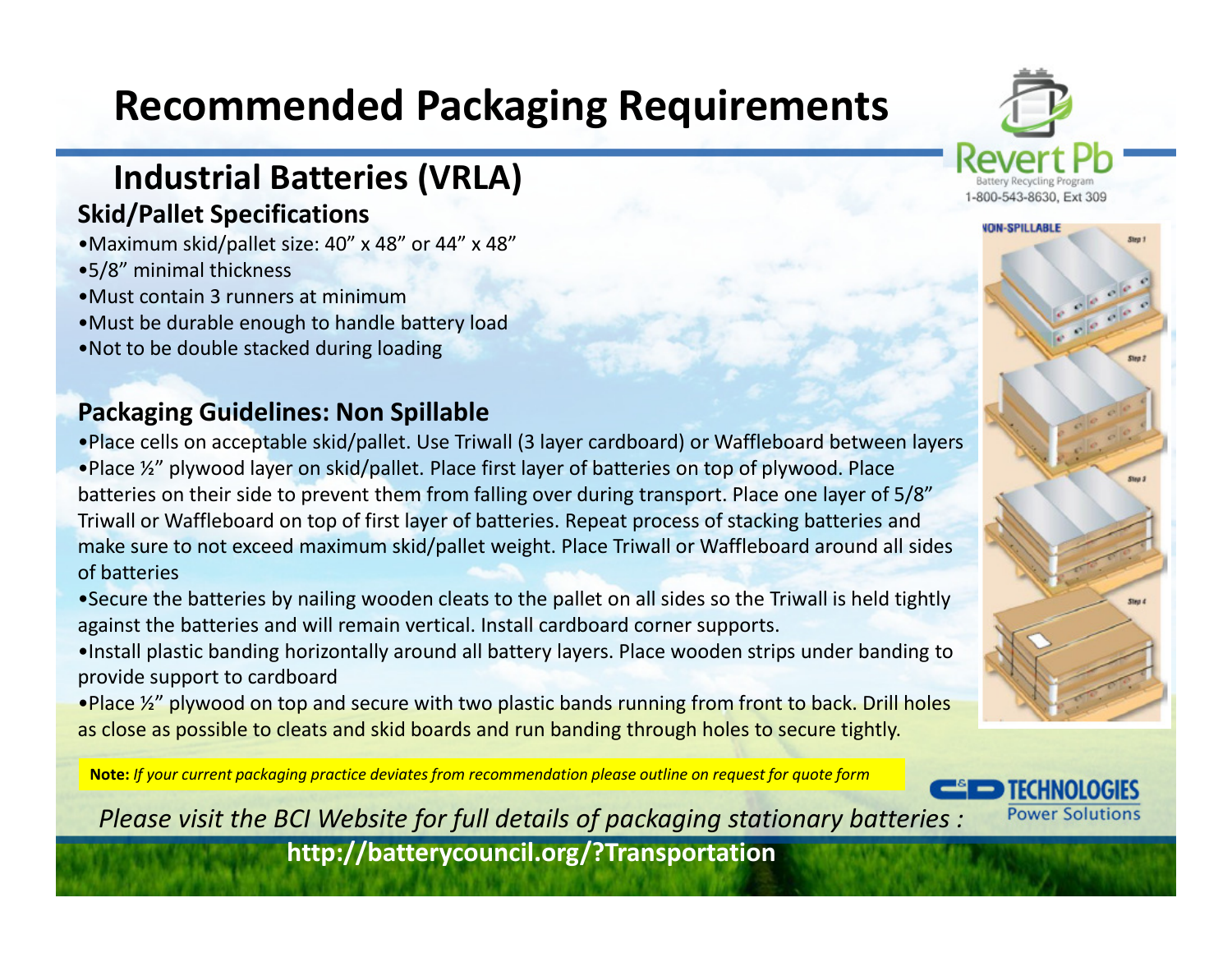# **Recommended Packaging Requirements**

### **Wrapping/Stacking/Banding Best Practices**

#### **Wrapping/Stacking Instructions**

- Shrink wrap pallet at least 3 times to prevent batteries from shifting during transport
- Do not stack more than 3 layers
- Side terminal batteries must be stacked so the posts are facing away from each other and **NOT** facing towards the outside of the pallet. **Side terminals must never touch.**

#### **Banding**

- Do **NOT** run banding around the outside of the skid/pallet boards
- Prefer ¾" polyester strapping, 2500 lb. break strength utilizing friction welds not clips
- Alternative: 34" polyester composite strapping, 2000 lb. break strength, utilizing buckle joint



**Note:** *If your current packaging practice deviates from recommendation please outline on request for quote form*

*Please visit the BCI Website for full details of packaging stationary batteries :* **http://batterycouncil.org/?Transportation**